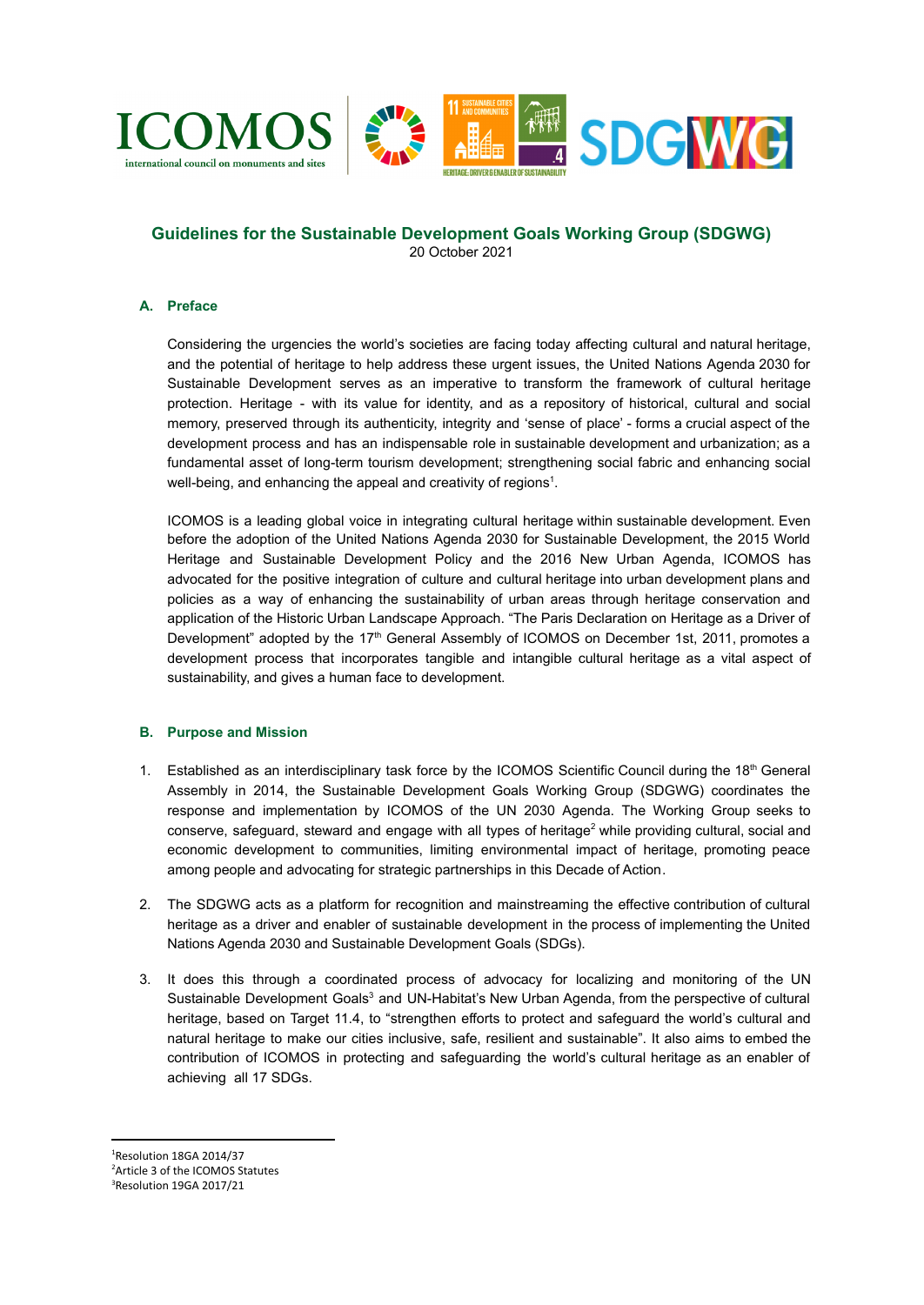

- 4. The Working Group shall:
	- a. Serve as a platform for cross-disciplinary engagement, collaboration and dissemination of information to pursue the vision, principles, priority actions of ICOMOS in the field of sustainable development;
	- b. Build on ICOMOS values of cultural and social diversity, collegiality, impartiality, exchanges between countries, North-South dialogue, solidarity, transmission and youth involvement, and free access to information to achieve effective advocacy of cultural heritage within sustainable development policy and practice<sup>4</sup>;
	- c. Develop actions and policies that strengthen the role of heritage as a driver and enabler of sustainable development;
	- d. Commit to work transversally with heritage and non-heritage stakeholders to look at all the dimensions of the SDGs<sup>5</sup>: People, Planet, Prosperity, Peace and Partnership;
	- e. Contribute to the ICOMOS Triennial Scientific Plan and ICOMOS General Programme through its specific activities, outlined in the annual SDGWG work plan;
	- f. Form Task Teams, whenever necessary, to perform certain tasks which will enable the SDGWG to fulfil its objectives;
	- g. Seek to include all National Committees, International Scientific Committees and other ICOMOS bodies in its work to engage governments and local stakeholders in explaining the importance of heritage as a driver and enabler of the SDGs;
	- h. Advocate for sustainable capacity building, knowledge sharing, and scientific projects through intergenerational discourse, mentorship, and internship programmes for Emerging Professionals<sup>6</sup>;
	- i. Work together with the ICOMOS World Heritage Unit to track the implementation of the World Heritage and Sustainable Development Policy;
	- j. Have a lifespan that is co-terminus with the UN Agenda 2030

# **C. Membership and Participation**

- 1. Membership of the SDGWG is open to individuals who have professional experience on the interconnected values of heritage and the SDGs who wish to actively contribute to the work. The SDGWG shall seek to reflect regional, cultural, age, and gender diversity in its membership.
- 2. The SDGWG shall invite ICOMOS National Committee, International Scientific Committee, and other Working Group to appoint representatives to the SDGWG. These representatives shall serve as liaison

<sup>4</sup> ICOMOS Action Plan: Cultural Heritage and Localizing the UN Sustainable Development Goals (SDGs)

<sup>6</sup>Resolution 20GA 2020/22 <sup>5</sup>Preamble of "Transforming our world: the 2030 Agenda for Sustainable Development"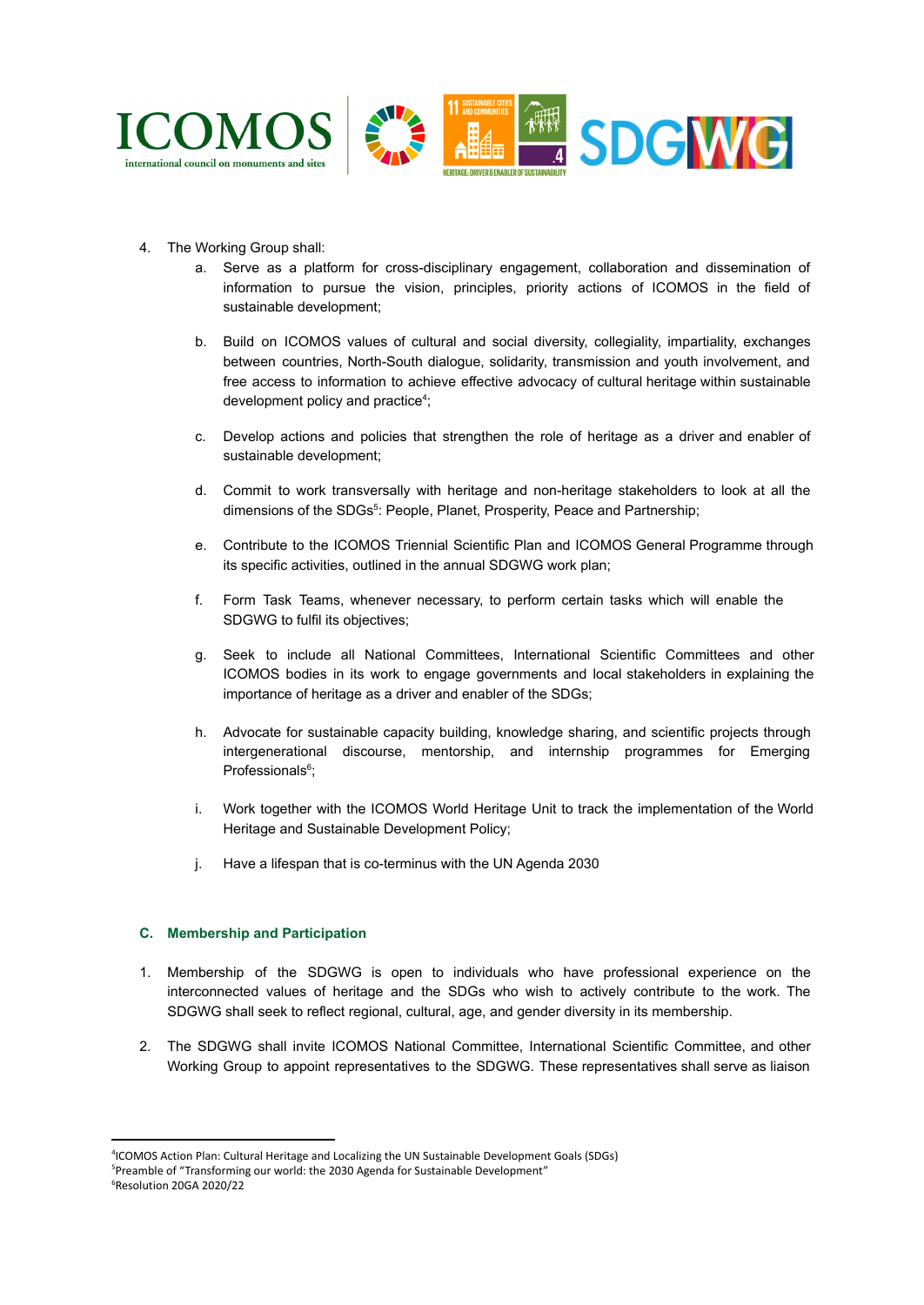

persons for the SDGWG who would advocate for the implementation of the heritage and the SDGs in their own ICOMOS committees, national governments, and local communities.

- 3. The SDGWG may invite Individual Members who can make a significant contribution to the meetings and activities of the SDGWG. Individual Members will be asked to submit their application and CV with an endorsement letter from one active member of the SDGWG. Non-ICOMOS members who are invited will be encouraged to apply for ICOMOS National Committee and International Scientific Committee membership.
- 4. The rights and duties of Members are:
	- a. National Committee, International Scientific Committee and Working Group Representatives are designated members by committees. A maximum of 3 representatives will be designated to the SDGWG. It is preferred that one of the representatives is an Emerging Professional so that there is an intergenerational perspective that can be provided to the SDGWG.
	- b. For National Committee, International Scientific Committee, and Working Group Representatives, subject to their rules and by-laws, it will be advisable to form an internal working group within their committees that will localise or specialise the discussions of linking heritage and the implementation of the SDGs.
	- c. Members shall facilitate the conversation in their committees and their local communities for knowledge creation of how heritage can be a driver and enabler of sustainable development, what SDGs do heritage practitioners, their committees and communities prioritise on, and how do the committees and communities make these connections stronger.

# **D. Governance**

- 1. The SDGWG is managed by a Focal Point supported by a Board Liaison and Task Team Coordinators. The Focal Point, Board Liaison , Task Team Coordinators and Emerging Professional Representative will serve as the Working Group's Bureau.
- 2. The Bureau shall lead and guide the work of the SDGWG, ensure good governance, represent SDGWG within ICOMOS and outside, while acting in the best interests of and maintaining regular contact with its membership.
- 3. The Focal Point shall:
	- a. Be designated by the ICOMOS Board to act as facilitator and coordinator for ICOMOS' work in relation to the global sustainable development policy arena;
	- b. Collaborate with Task Team Coordinators for the activities of the SDGWG under the supervision of the ICOMOS Director-General, the Board Liaison and in close coordination with the International Secretariat;
	- c. Engage with other ICOMOS entities, primarily through their representatives and the reports to the Advisory Committee to ensure coherence across ICOMOS with regards to SDGs-related activities;
	- d. Facilitate the development of collaborations with external stakeholder organizations, with the support of the ICOMOS Board;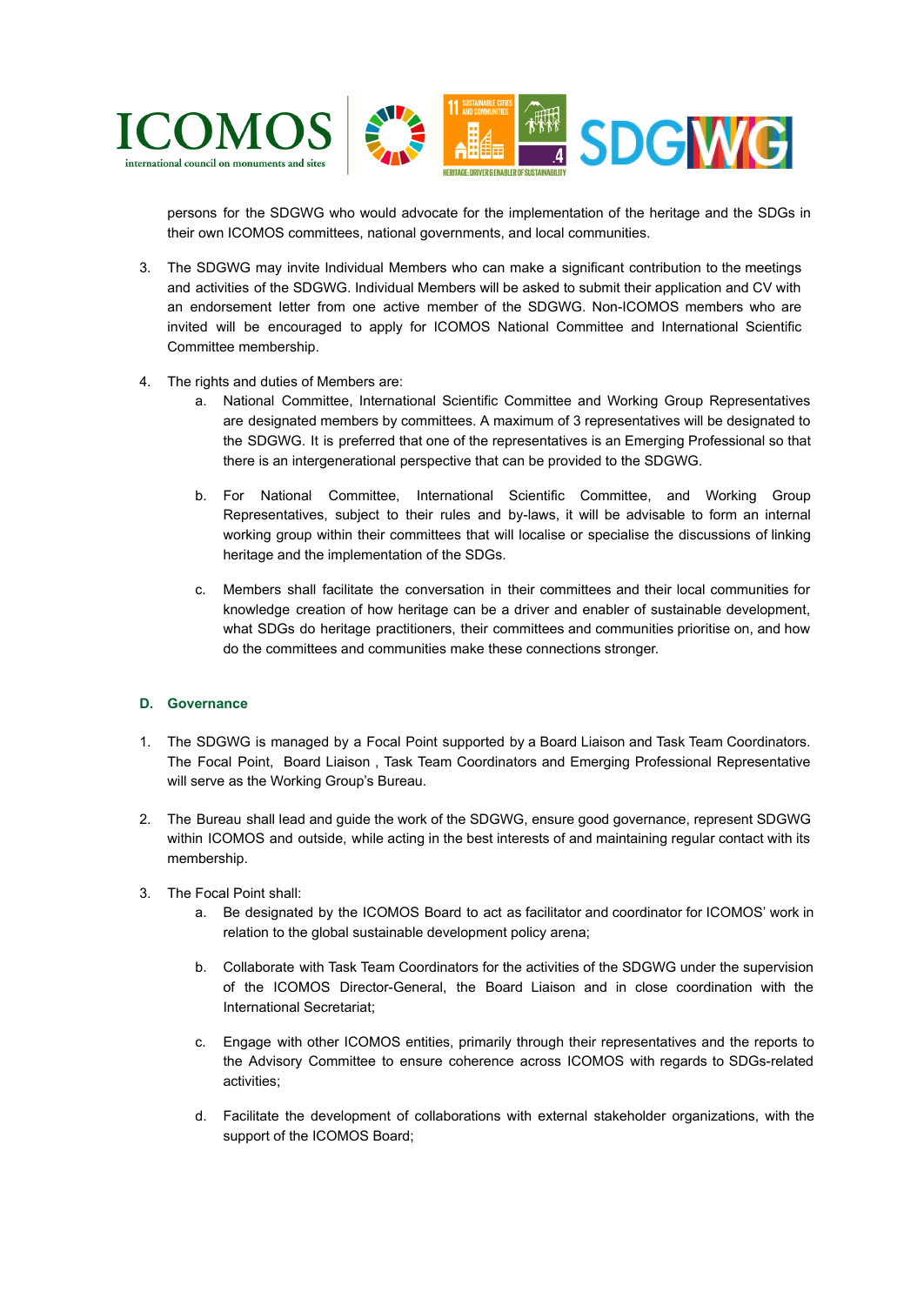

- e. Appoint a Deputy Focal Point from the Bureau to support the official functions of the Focal Point for various activities of the Working Group.
- f. Serve for a period of three years and will usher in a transition period during the change of Focal Points to facilitate the shift of responsibilities.
- 5. The Board Liaison shall:
	- a. Be designated by the ICOMOS Board to act as liaison between the ICOMOS Board, Advisory Committee and the Focal Point;
	- b. Advise the Focal Point and the SDGWG on institutional decisions, guidelines, procedures and instructions of the ICOMOS Board;
	- c. Report to the ICOMOS Board of the Working Group's activities to support its continued advocacy
- 6. The Task Team Coordinator shall:
	- a. Be appointed by members of a formed Task Team and will serve as key facilitator and coordinator for the SDGWG in relation to specific topics identified by the SDGWG;
	- b. Work together with the Focal Point and serve as Bureau member to provide governance for the Working Group;
	- c. Chair the meetings of their Task Team and nominate another member of their Task Team to chair meetings in their absence.
	- d. Serve as representative of the SDGWG for projects, activities, and initiatives designated by the ICOMOS Board, Board Liaison, or Focal Point.
	- e. Usher in a transition period in the event that a new Task Team Coordinator will be needed to facilitate a shift of responsibilities.
- 7. The Emerging Professionals Representative shall:
	- a. Steward the greater inclusion of Emerging Professional members and participate in facilitating intergenerational dialogue, knowledge sharing, and capacity building within the Working Group.

# **E. Meetings**

- 1. The SDGWG shall meet virtually or in person to conduct its business at Strategic Planning Meetings and meet once a year at an Annual General Meeting.
- 2. Decisions are decided by a simple majority of members attending meetings. Electronic consultations leading to decisions may also be invoked.
- 3. The minutes of meetings of the SDGWG shall be circulated to the members and be put on record by the International Secretariat.
- 4. The Working Group shall:
	- a. Adopt an annual report during its Annual General Meeting;
	- b. Develop a work programme to be shared with the International Secretariat, for opinion of the Advisory Committee and endorsement by the ICOMOS Board.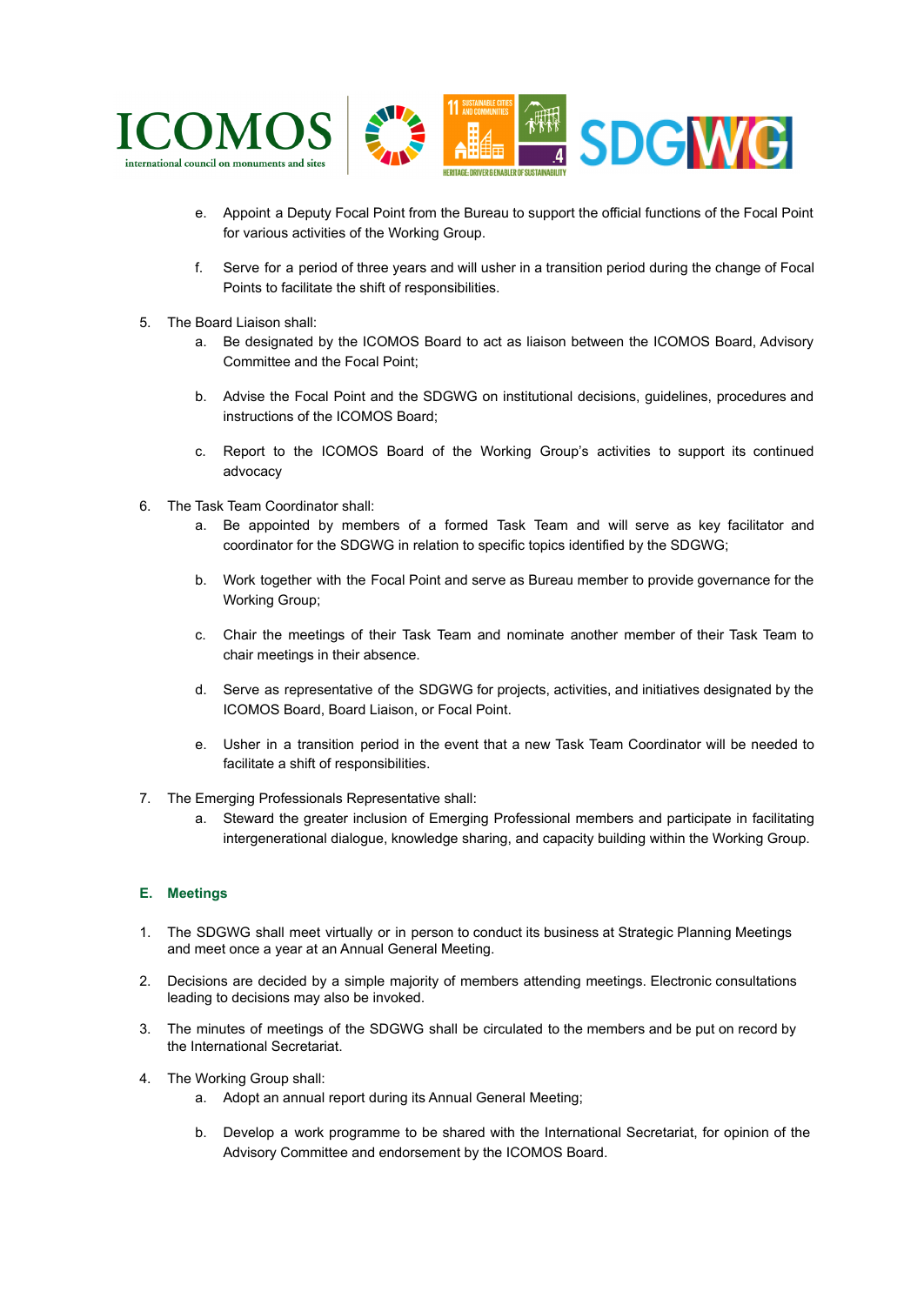

## **F. Communication & Reporting**

- 1. The SDGWG collaborates with various ICOMOS entities online or in person to engage in scientific and technical discussions, develop toolkits, policies, statements and action plans.
- 2. The SDGWG shares information to various audiences through the Advisory Committee meetings, the  $ICOMOS$  webpage<sup>7</sup> and social media platforms<sup>8</sup>.
- 3. The Working Group shall:
	- a. Liaise with ICOMOS members and committees, through a listserv of individual members and members from National Committees, International Scientific Committees and Working Groups;
	- b. Coordinate the production and dissemination of outreach and communication materials for the wider public, including actors outside the heritage sector;
	- c. Ensure an inclusive multilingual communication based on context or circumstance<sup>9</sup>.
	- d. Provide annual reports to the International Secretariat and report to ICOMOS members through the Advisory Committee meetings;

<sup>7</sup>Webpage: <https://www.icomos.org/en/focus/un-sustainable-development-goals>

<sup>&</sup>lt;sup>8</sup>Twitter: [@IcomosSDG2030,](https://twitter.com/icomossdg2030?lang=en) Youtube: [#ICOMOS\\_SDGs](https://www.youtube.com/channel/UCf2Z-PyRSA3ImbR-myP807g)

<sup>9</sup>Resolution 20GA 2020/11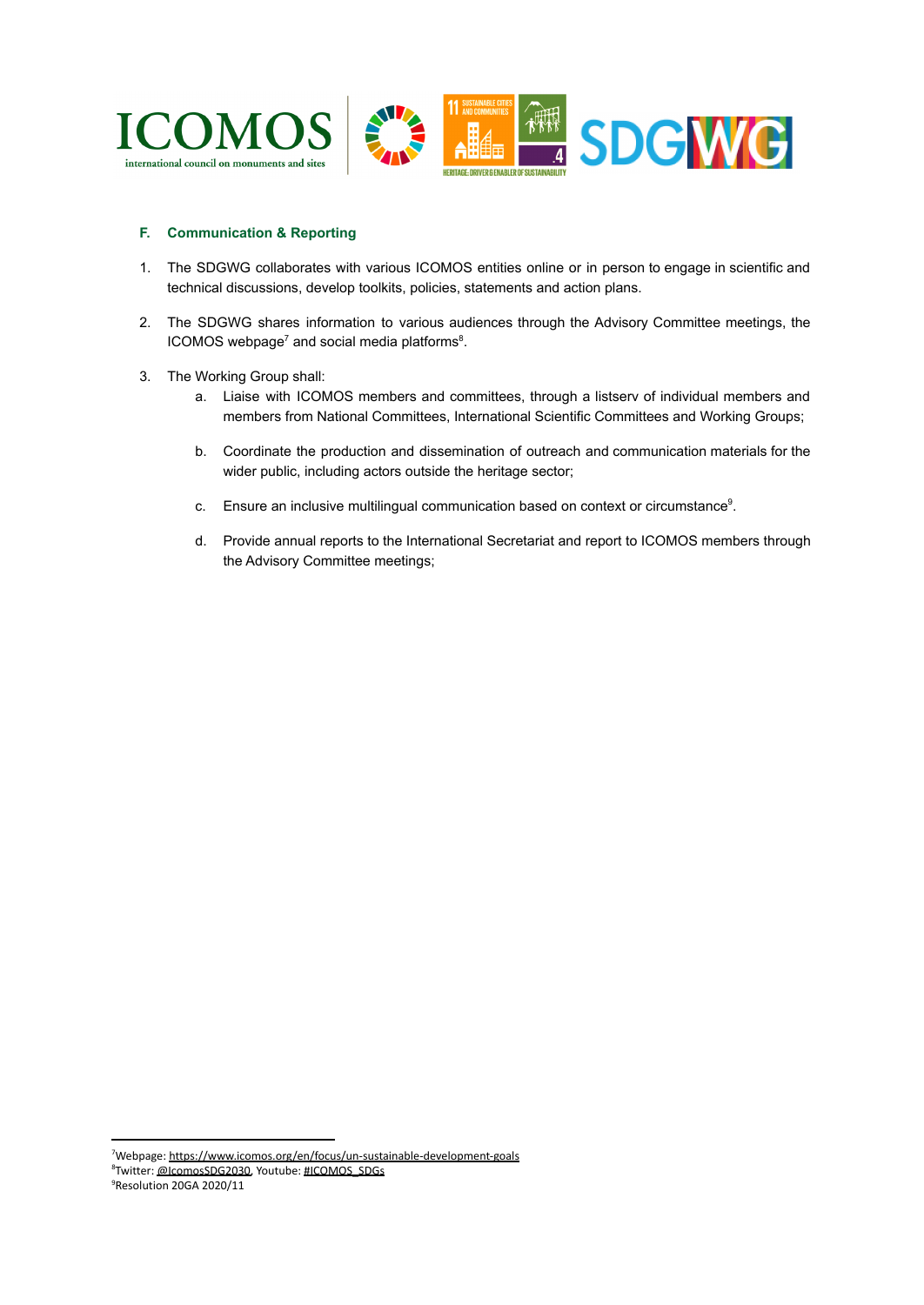



# **ANNEX A**

#### **ICOMOS Sustainable Development Goals Task Teams** *(Updated 17 November 2021)*

- 1. **Policy Guidance on Heritage and the SDGs** The Task Team gathers local initiatives and further develops a robust and versatile resource for various relevant stakeholders on the practical role of cultural heritage in sustainable development. The Task Team draws from international documents including ICOMOS doctrine, and other relevant sources, case studies and initiatives to inform evidence-based [policy and discussion through clear](https://www.icomos.org/images/DOCUMENTS/Secretariat/2021/SDG/ICOMOS_SDGs_Policy_Guidance_2021.pdf) guidelines.
- 2. **Engagement with the UN High Level Political Forum and the Culture2030Goal Campaign** The Task Team participates at the UN [High-Level](https://sustainabledevelopment.un.org/hlpf) Political Forum (HLPF), where the global review of progress on the SDGs takes place. It responds to various similar UN processes and requests as needed and engages with the NGO Major Group and other partner institutions, such as the [Culture2030Goal](http://culture2030goal.net/) [Campaign](http://culture2030goal.net/) to integrate culture in the implementation of the UN Agenda 2030.
- 3. **National Liaisons and Localizing Heritage and the SDGs** The Task Team engages with ICOMOS National Committees, International Scientific Committees and Working Groups to contribute to activities, develop ideas, facilitate discourse with [governments,](https://sdgs.un.org/topics/voluntary-local-reviews) and engage and partner with local stakeholders to embed heritage in achieving the SDGs.
- 4. **World Heritage and Sustainable Development Policy** The Task Team engages with the UNESCO World Heritage Centre, Advisory Bodies, and other NGOs to support State Parties develop implementation strategies for the 2015 World Heritage [and Sustainable Development Policy.](https://whc.unesco.org/en/sustainabledevelopment/)
- 5. **Partnerships and the New Urban Agenda** The Task Team develops and strengthens partnerships and collaborations with researchers, practitioners, civil society and other relevant actors like UN-Habitat and UCLG. It provides guidance and emphasizes the role of heritage as a useful and practical driver of making all kinds of human [settlements](https://sdgs.un.org/goals/goal11) such as cities, towns, and urban areas inclusive, safe, resilient [and sustainable](https://sdgs.un.org/goals/goal11) through relevant activities. It also supports the application of the HUL Approach.
- 6. **Heritage Metrics and Indicators** –The Task Team identifies systems of assessment to investigate how heritage serves a driver of sustainability using established research and concrete examples / case studies to [contribute to qualitative and quantitative](https://whc.unesco.org/en/culture2030indicators/) data collection.
- 7. **Funding, Human Resource and Internships** The Task Team engages with partners to provide financial, technological and human resources to support the engagement of the Working Group on transversal issues of heritage and the SDGs. It also facilitates the Working Group's Internship Programme to provide Emerging [Professionals](https://www.icomos.org/en/about-icomos/committees/emerging-professionals) with [opportunities](https://sdgs.un.org/goals/goal4) to work with experts to develop SDG–related research.
- 8. **Heritage and Gender Equality** The Task Team highlights gender [intersection](https://sdgs.un.org/goals/goal5) in heritage narratives and engages with relevant actors to establish and enable gender-sensitive, gender-responsive and gender-transformative policies and practices in the heritage field.
- 9. **Communications** The Task Team creates initiatives to improve internal and external engagement to support communicating with a multicultural, multilingual, international network. It works with the ICOMOS Secretariat to provide relevant content to ICOMOS [members](https://www.icomos.org/en/focus/un-sustainable-development-goals) and the wider public on heritage and the SDGs.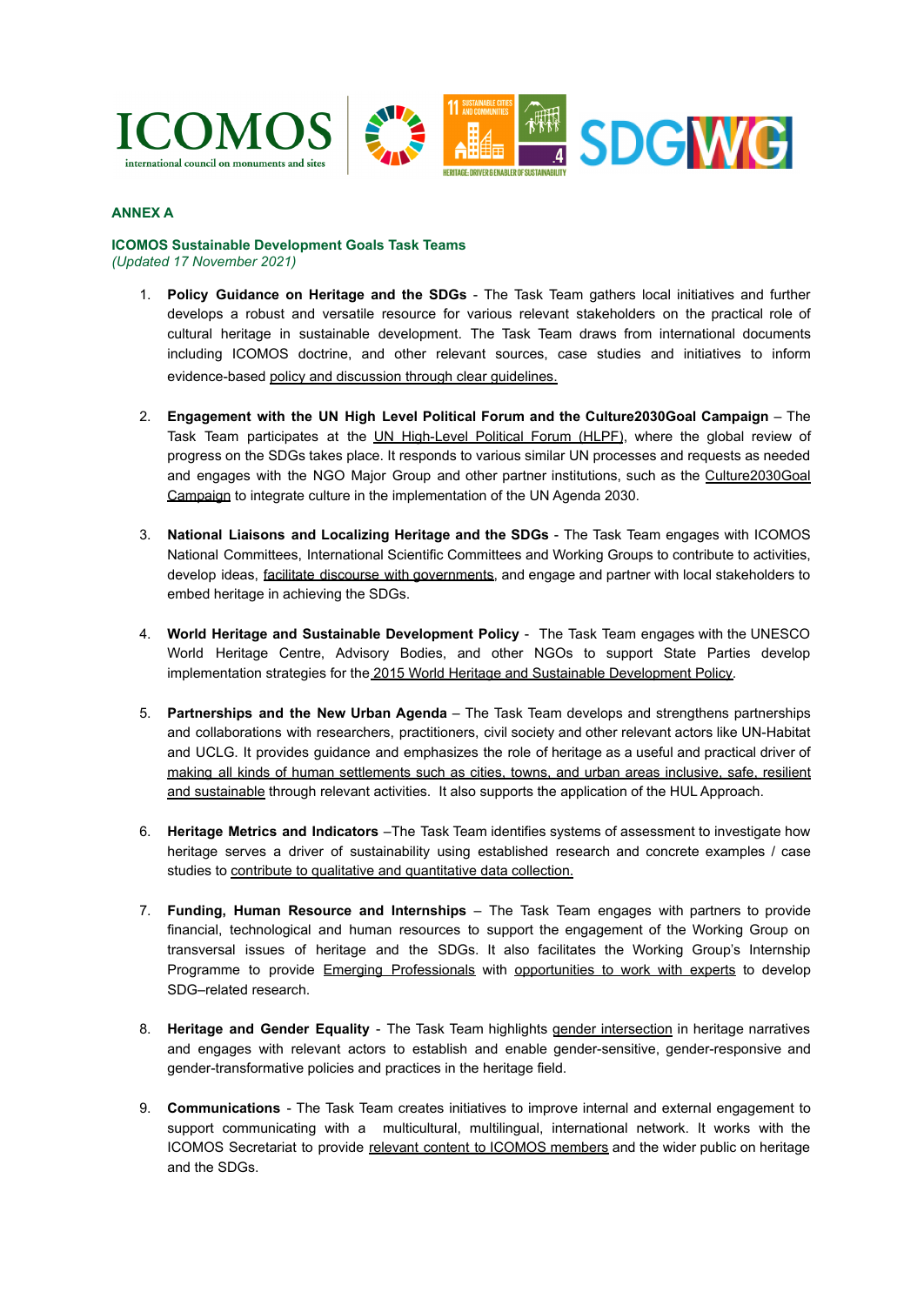

## **ANNEX B**

## **B.1. Key Documents of ICOMOS on Heritage and the SDGs**

*(2011) ICOMOS 17th General Assembly [Resolution](https://www.icomos.org/Paris2011/GA_2011_Resolutions_EN_finaldistr_20120109.pdf) 27: Ensuring that culture and cultural heritage are acknowledged in sustainable development*

*(2014) ICOMOS 18th General Assembly [Resolution](https://www.icomos.org/images/DOCUMENTS/Secretariat/2015/GA_2014_results/GA_2014_Resolutions_EN_20150109_finalcirc.pdf#page=18) 37: Ensuring that culture and cultural heritage are acknowledged in the proposed Goals and Targets on Sustainable Development for the Post-2015 United Nations Development Agenda.*

*(2015) ICOMOS [Statement on the Adoption of the UN](http://www.icomos.org/en/what-we-do/focus/un-sustainable-development-goals/4372-statement-by-icomos-on-the-adoption-of-the-un-sustainable-development-goals) Sustainable Development Goals*

*(2015) The International Committee on Historic Cities, Towns and Villages (CIVVIH) [Resolution](http://civvih.icomos.org/sites/default/files/CIVVIHSyros%20%20Resolution%20on%20Post-2015%20Concept%20Note%20on%20SDGs.pdf) on [Post-2015](http://civvih.icomos.org/sites/default/files/CIVVIHSyros%20%20Resolution%20on%20Post-2015%20Concept%20Note%20on%20SDGs.pdf) Concept Note on SDGs: Endorsing ICOMOS Concept Note on Cultural Heritage and Sustainable Development for the United Nations Post*‐*2015 Agenda and the Third United Nations Conference on Housing and Sustainable Urban Development (HABITAT III) and for other purposes*

*(2016) ICOMOS Concept Note (Cultural Heritage, the UN Sustainable [Development](http://www.usicomos.org/wp-content/uploads/2016/05/Final-Concept-Note.pdf) Goals, and the New [Urban Agenda](http://www.usicomos.org/wp-content/uploads/2016/05/Final-Concept-Note.pdf)*

*(2017) [ICOMOS Action Plan](https://www.icomos.org/images/DOCUMENTS/Secretariat/2017/ICOMOS_Action_Plan_Cult_Heritage_and_Localizing_SDGs_20170721.pdf): Cultural Heritage and Localizing the Sustainable Development Goals (SDGs)*

*(2017) ICOMOS 19th General Assembly [Resolution](https://www.icomos.org/images/DOCUMENTS/General_Assemblies/19th_Delhi_2017/19th_GA_Outcomes/GA2017_Resolutions_EN_20180206finalcirc.pdf#page=11) 21: Strengthening Efforts to Protect and Safeguard the World's Cultural Heritage through Fully Supporting the Sustainable Development Goals and "Culture 2030 Goals".*

*(2018) Is Heritage left behind in the HLPF Ministerial [Declaration?](https://www.icomos.org/images/DOCUMENTS/Secretariat/2018/SDGs/IS_HERITAGE_LEFT_BEHIND_IN_MIN.DECLARATION_20180716.pdf) Statement for inclusion of cultural and natural heritage with reference to SDG11 and other goals (ICOMOS, UCLG, GPN, Europa Nostra, IFLA)*

(2019) Culture in the [Implementation](https://www.icomos.org/images/DOCUMENTS/UN_SDG/culture2030goal_low.pdf) of the 2030 Agenda (A report by the Culture 2030 Goal Campaign with *ICOMOS)*

*(2021) Heritage and the Sustainable [Development](https://www.icomos.org/images/DOCUMENTS/Secretariat/2021/SDG/ICOMOS_SDGs_Policy_Guidance_2021.pdf) Goals: Policy Guidance for Heritage and Development Actors*

#### **B.2. Documents of ICOMOS on Various Aspects of Heritage and Sustainable Development**

*(2010) CIVVIH Valletta Position Paper on Historic [Cities and Sustainable Urban Development Policies](https://www.icomos.org/images/DOCUMENTS/Working_Groups/SDG/ICOMOS_2010_Valletta_Position_Paper_on_Historic_Cities_and_SD-_en-fr.pdf)*

*(2011) The [Paris Declaration on Heritage as a Driver](https://www.icomos.org/Paris2011/GA2011_Declaration_de_Paris_EN_20120109.pdf) of Development*

*(2011) [Valetta Principles for the Safeguarding & Management](https://www.icomos.org/Paris2011/GA2011_CIVVIH_text_EN_FR_final_20120110.pdf) of Historic Cities, Towns & Urban Areas*

*(2011) [ICOMOS 17th General Assembly Resolution 38](https://www.icomos.org/Paris2011/GA_2011_Resolutions_EN_finaldistr_20120109.pdf#page=21): Energy Conservation and sustainable development*

*(2014) Florence [Declaration:](https://www.icomos.org/images/DOCUMENTS/Secretariat/2015/GA_2014_results/GA2014_Symposium_FlorenceDeclaration_EN_final_20150318.pdf) Heritage and Landscape as Human Values: Declaration of the principles and recommendations on the value of cultural heritage and landscapes for promoting peaceful and democratic societies*

*(2016) World Heritage and Sustainable [Development](https://whc.unesco.org/document/157757) - From Policy to Action (ICOMOS, IUCN, ICCROM, BfN)*